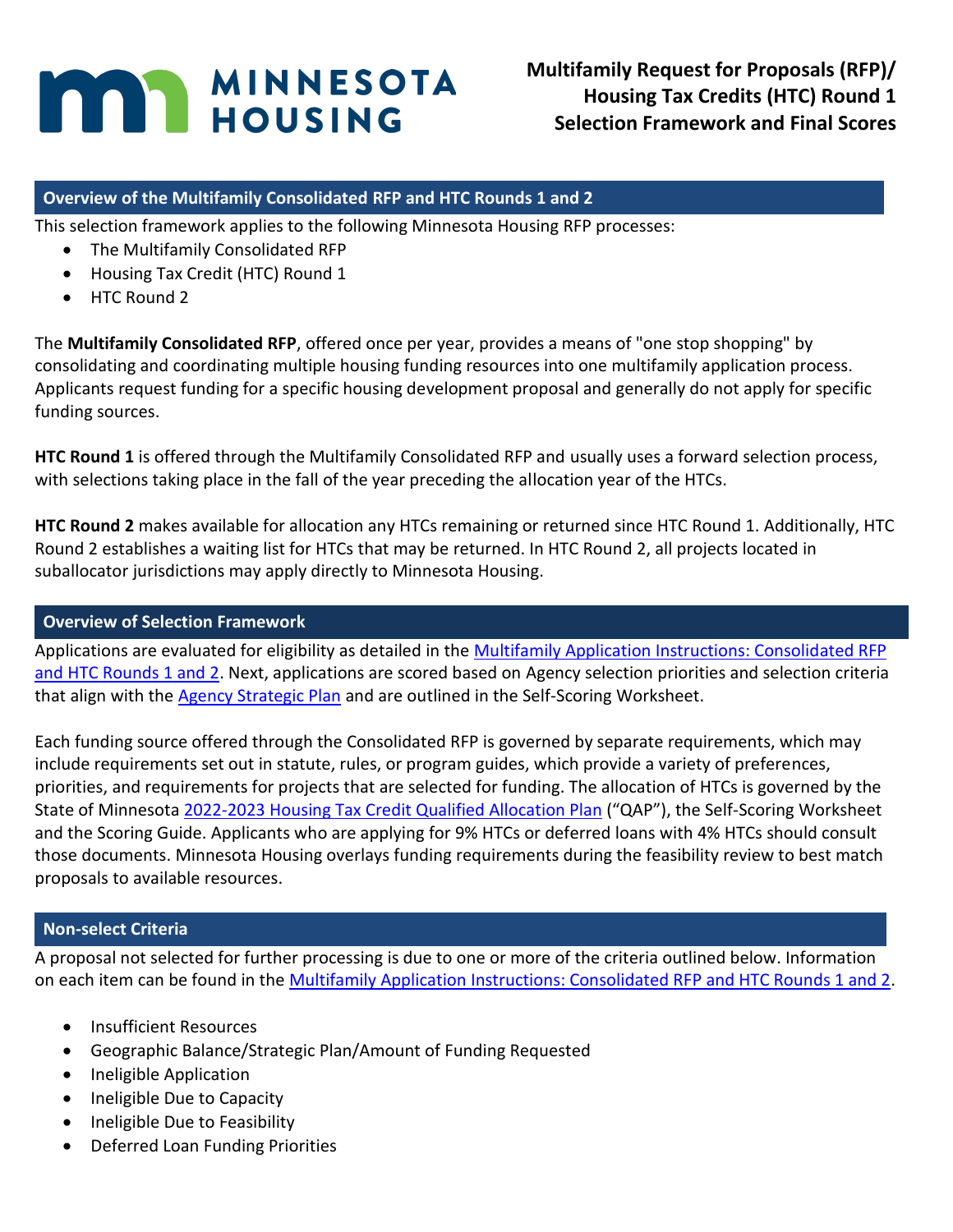Minnesota Housing will provide an opportunity for all non-selected applicants to receive a debrief on their scoring. Minnesota Housing also offers technical assistance to provide guidance on submitting a competitive application. If interested in technical assistance, please fill out and submit our Technical Assistance Request [Form.](https://www.cvent.com/surveys/Questions/SurveyMain.aspx?r=557957d5-e62d-4336-9728-8b9b3bb7df67&ma=0)

#### **Scores**

The following tables show the select and non-select projects within each region by project type in the Multifamily 2021 RFP / 2022 HTC Round 1. Project types include workforce, preservation, permanent supportive housing, and senior housing. Because the different types of funding resources are not compatible with all project types and depending on the size of the funding request in relation to resource availability, a lower scoring project may be selected over a project that may have a higher score.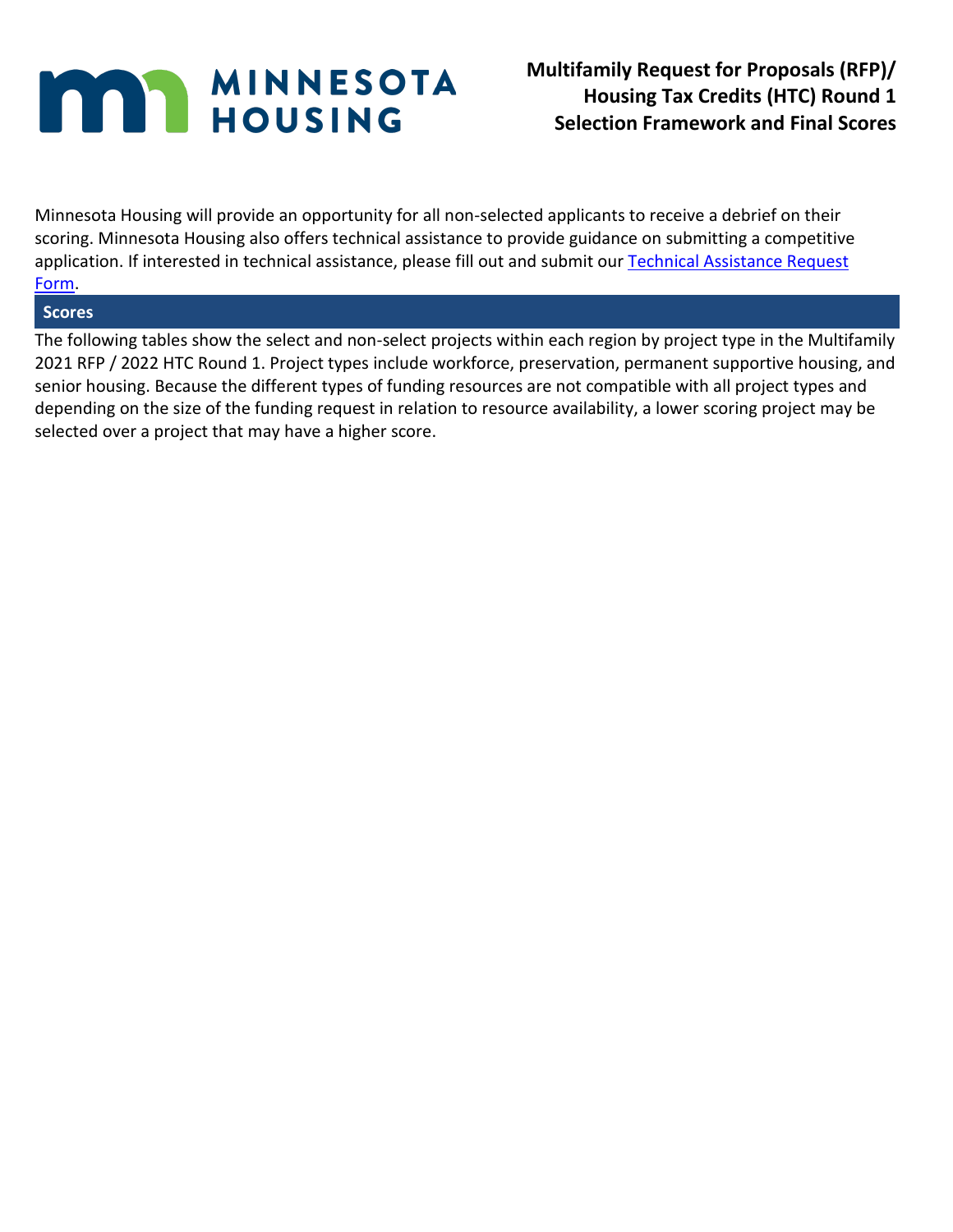**Multifamily Request for Proposals (RFP)/ Housing Tax Credits (HTC) Round 1**

| <b>Workforce Housing - Metro</b>                        |                     |                                          |              |                        |                                   |  |  |
|---------------------------------------------------------|---------------------|------------------------------------------|--------------|------------------------|-----------------------------------|--|--|
| <b>Project Name</b>                                     | <b>Project City</b> | <b>Sponsor Name</b>                      | <b>Score</b> | Project<br><b>Type</b> | <b>Selection</b><br><b>Status</b> |  |  |
| <b>Union Park Flats</b>                                 | Saint Louis<br>Park | Project for Pride in Living              | 141          | Workforce              | Select                            |  |  |
| Bethesda Cornerstone Village --<br><b>Cottage Grove</b> | Cottage<br>Grove    | Bethesda Cornerstone Village NP MN, Inc. | 131          | Workforce              | Non-Select                        |  |  |
| 5240 Apts                                               | Crystal             | SCI Associates, LLC                      | 130          | Workforce              | Select                            |  |  |
| <b>Tessman Ridge Apartments</b>                         | Brooklyn<br>Park    | Duffy Development Company, Inc.          | 127          | Workforce              | Select                            |  |  |
| <b>Wadaag Commons</b>                                   | Minneapolis         | Seward Redesign, Inc.                    | 127          | Workforce              | Select                            |  |  |
| 3030 Nicollet                                           | Minneapolis         | Project for Pride in Living              | 124          | Workforce              | Non-Select                        |  |  |
| <b>Gladstone Village</b>                                | Maplewood           | JB Vang Partners                         | 124          | Workforce              | Non-Select                        |  |  |
| <b>Gladstone Place</b>                                  | Maplewood           | Jay Weis & Erik Weis / MWF Properties    | 121          | Workforce              | Non-Select                        |  |  |
| <b>Wangstad Commons</b>                                 | Brooklyn<br>Center  | JO Companies, LLC                        | 120          | Workforce              | Non-Select                        |  |  |
| <b>Calvary Apartments</b>                               | Minneapolis         | Trellis Co.                              | 118          | Workforce              | Non-Select                        |  |  |
| Main Street Lofts                                       | Elko-New<br>Market  | Joseph Development                       | 117          | Workforce              | Non-Select                        |  |  |
| 1136 Frost                                              | Maplewood           | <b>Reuter Walton</b>                     | 116          | Workforce              | Non-Select                        |  |  |
| Bethesda Cornerstone Village --<br><b>Brooklyn Park</b> | Brooklyn<br>Park    | Bethesda Cornerstone Village NP MN, Inc. | 113          | Workforce              | Non-Select                        |  |  |
| <b>Plymouth Avenue Apartments</b>                       | Minneapolis         | <b>Matrix Development LLC</b>            | 100          | Workforce              | Non-Select                        |  |  |
| MPHA Family Housing Expansion                           | Minneapolis         | Minneapolis Public Housing Authority     | 99           | Workforce              | Non-Select                        |  |  |
| The Rise on 7                                           | St. Louis Park      | CommonBond                               | 92           | Workforce              | Non-Select                        |  |  |
| <b>Currie Commons</b>                                   | Minneapolis         | Wellington Management Inc.               | 79           | Workforce              | Non-Select                        |  |  |
| Minneapolis Lot A                                       | Minneapolis         | <b>Sherman Associates</b>                | 74           | Workforce              | Non-Select                        |  |  |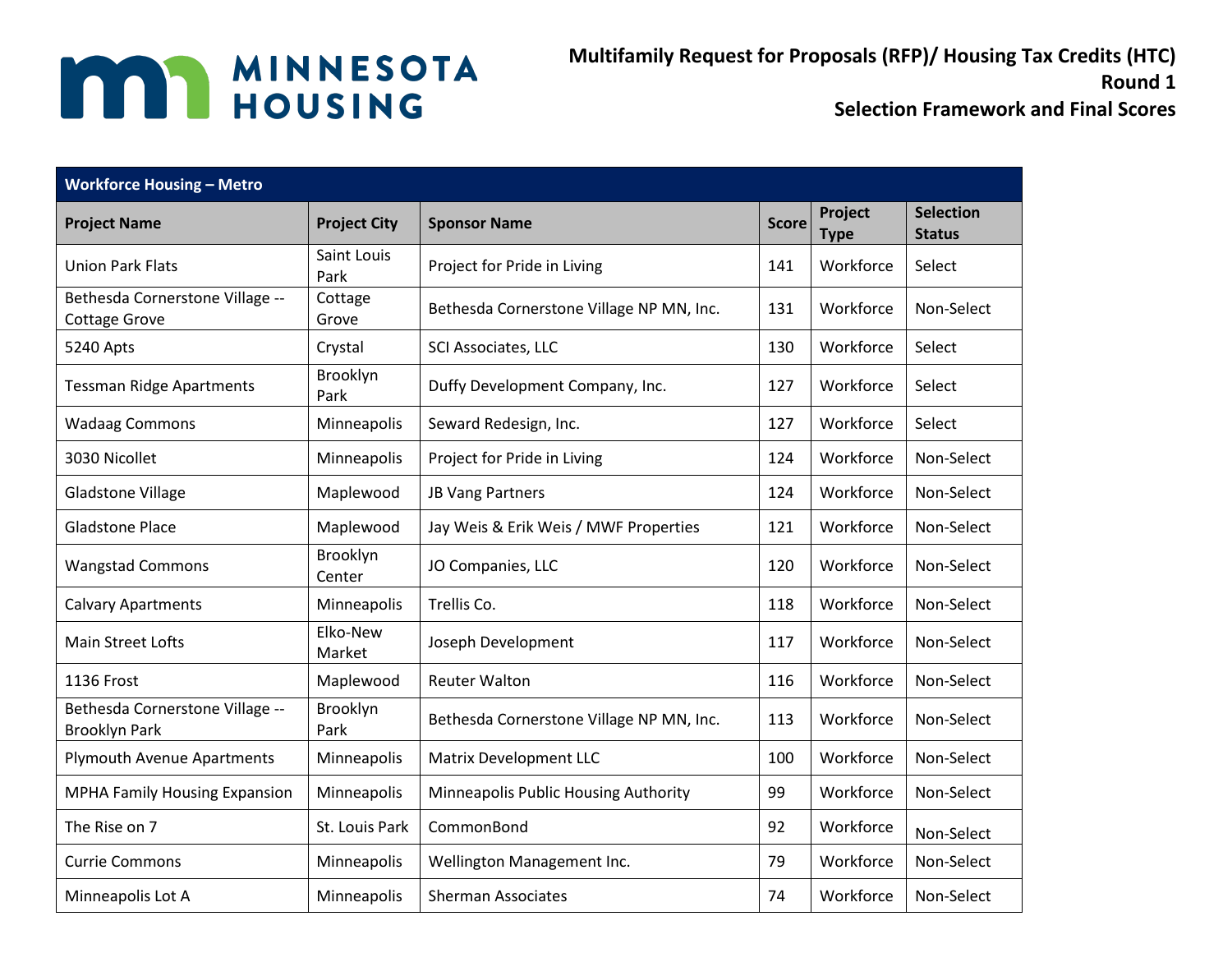**Multifamily Request for Proposals (RFP)/ Housing Tax Credits (HTC) Round 1**

| <b>Burnsville Crossing</b> | <b>Burnsville</b>   | Wellington Management Inc. | 71 | Workforce | Non-Select |
|----------------------------|---------------------|----------------------------|----|-----------|------------|
| <b>Nuage</b>               | Richfield           | The Boisclair Corporation  | 65 | Workforce | Non-Select |
| Penn Terrace               | Bloomington         | The Boisclair Corporation  | 52 | Workforce | Non-Select |
| <b>Beltline Station</b>    | Saint Louis<br>Park | <b>Sherman Associates</b>  | 47 | Workforce | Non-Select |

|                                     | <b>Workforce Housing - Greater MN</b>      |                                            |              |                        |                                   |  |  |
|-------------------------------------|--------------------------------------------|--------------------------------------------|--------------|------------------------|-----------------------------------|--|--|
| <b>Project Name</b>                 | <b>Project City</b><br><b>Sponsor Name</b> |                                            | <b>Score</b> | Project<br><b>Type</b> | <b>Selection</b><br><b>Status</b> |  |  |
| Alexander Baker                     | International<br>Falls                     | <b>KOOTASCA Community Action</b>           | 143          | Workforce              | Select                            |  |  |
| Hillside Heights Apartments         | <b>Elk River</b>                           | Trellis Co. (formerly CHDC)                | 142          | Workforce              | Select                            |  |  |
| Underwood Terrace                   | Lake City                                  | Three Rivers Community Action, Inc.        | 132          | Workforce              | Select                            |  |  |
| Monticello Workforce Housing        | Monticello                                 | Duffy Development Co                       | 129          | Workforce              | Non-Select                        |  |  |
| <b>Mission Creek Estates</b>        | Hinckley                                   | Mille Lacs Corporate Ventures              | 128          | Workforce              | Non-Select                        |  |  |
| <b>Riverview Flats</b>              | Winona                                     | Jay Weis & Erik Weis / MWF Properties, LLC | 125          | Workforce              | Non-Select                        |  |  |
| 3rd Avenue Flats                    | Dilworth                                   | Commonwealth Holdings II, LLC              | 124          | Workforce              | Non-Select                        |  |  |
| Decker Dwellings II                 | Duluth                                     | <b>One Roof Community Housing</b>          | 118          | Workforce              | Non-Select                        |  |  |
| <b>Cambridge Apartments</b>         | Cambridge                                  | <b>Reuter Walton</b>                       | 117          | Workforce              | Select                            |  |  |
| Marketplace Crossing <sup>1</sup>   | <b>Big Lake</b>                            | <b>CommonBond Communities</b>              | 115          | Workforce              | Select                            |  |  |
| Manor Hills Apartments <sup>2</sup> | Rochester                                  | Titan Development and Investments Inc.     | 113          | Workforce              | Select                            |  |  |
| <b>Eastside Apartments</b>          | Rochester                                  | Three Rivers Community Action, Inc.        | 104          | Workforce              | Non-Select                        |  |  |

<sup>&</sup>lt;sup>1</sup> Marketplace Crossing received supplemental priority under the 2022-2023 Housing Tax Credit Qualified Allocation Plan.

<sup>&</sup>lt;sup>2</sup> Manor Hills Apartments received supplemental priority under the 2022-2023 Housing Tax Credit Qualified Allocation Plan.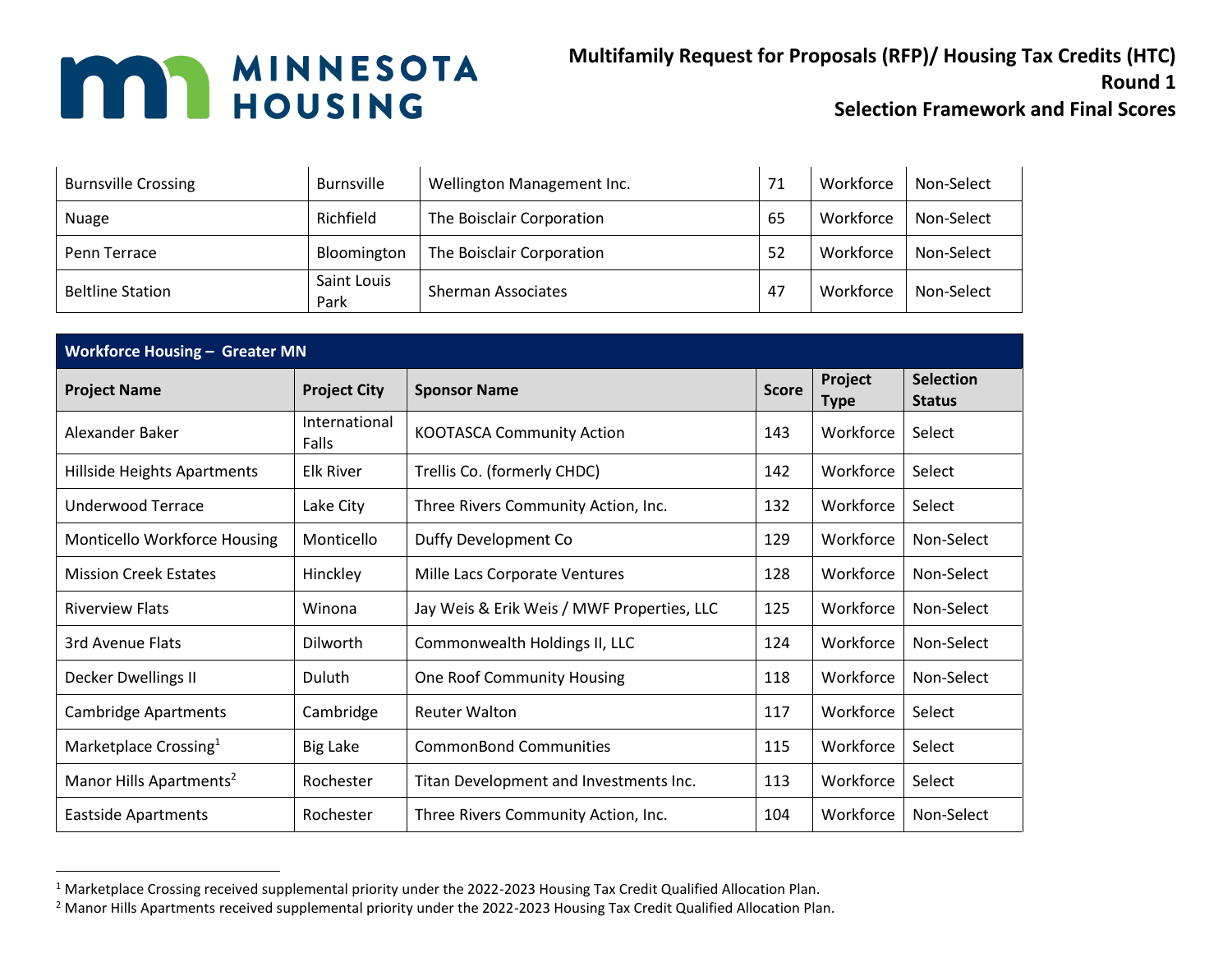**Multifamily Request for Proposals (RFP)/ Housing Tax Credits (HTC) Round 1**

| Eight05 Laurel                              | <b>Brainerd</b> | D. W. Jones, Inc.                               | 103 | Workforce | Non-Select |
|---------------------------------------------|-----------------|-------------------------------------------------|-----|-----------|------------|
| Kasson Apartments (Exact<br>Name TBD)       | Kasson          | Access Development, LLC                         | 101 | Workforce | Non-Select |
| <b>Granite Ridge Apartments -</b><br>Delano | <b>Delano</b>   | Ronald E Clark                                  | 95  | Workforce | Non-Select |
| Twenty08                                    | Alexandria      | Alexandria Housing & Redevelopment<br>Authority | 94  | Workforce | Non-Select |

| <b>Preservation - Metro</b>        |                     |                             |              |                     |                         |  |  |
|------------------------------------|---------------------|-----------------------------|--------------|---------------------|-------------------------|--|--|
| <b>Project Name</b>                | <b>Project City</b> | <b>Sponsor Name</b>         | <b>Score</b> | <b>Project Type</b> | <b>Selection Status</b> |  |  |
| Horizon Heights                    | <b>Burnsville</b>   | Minnesota Brokerage Group   | 114          | Preservation        | Select                  |  |  |
| <b>Clare Apartments</b>            | <b>Minneapolis</b>  | <b>Clare Housing</b>        | 109          | Preservation        | Non-select              |  |  |
| <b>Calvary Center Apartments</b>   | Golden Valley       | <b>Calvary Center</b>       | 74           | Preservation        | Select                  |  |  |
| <b>Hillside Terrace Apartments</b> | Long Lake           | The Schuett Companies, Inc. | 46           | Preservation        | Non-select              |  |  |

| <b>Preservation – Greater MN</b> |                     |                                                |              |                     |                         |
|----------------------------------|---------------------|------------------------------------------------|--------------|---------------------|-------------------------|
| <b>Project Name</b>              | <b>Project City</b> | <b>Sponsor Name</b>                            | <b>Score</b> | <b>Project Type</b> | <b>Selection Status</b> |
| New Haven Court                  | Hibbing             | <b>Center City Housing Corp</b>                | 102          | Preservation        | Non-select              |
| Artspace Washington Studios      | <b>Duluth</b>       | Artspace Projects, Inc.                        | 98           | Preservation        | Non-select              |
| Isle View Apartments             | <b>Isle</b>         | <b>Volunteers of America National Services</b> | 64           | Preservation        | Non-select              |
| Oakwood Terrace                  | <b>Grand Rapids</b> | D. W. Jones, Inc.                              | 62           | Preservation        | Non-select              |

| <b>Permanent Supportive Housing - Metro</b> |                     |                     |  |                      |                         |
|---------------------------------------------|---------------------|---------------------|--|----------------------|-------------------------|
| <b>Project Name</b>                         | <b>Project City</b> | <b>Sponsor Name</b> |  | Score   Project Type | <b>Selection Status</b> |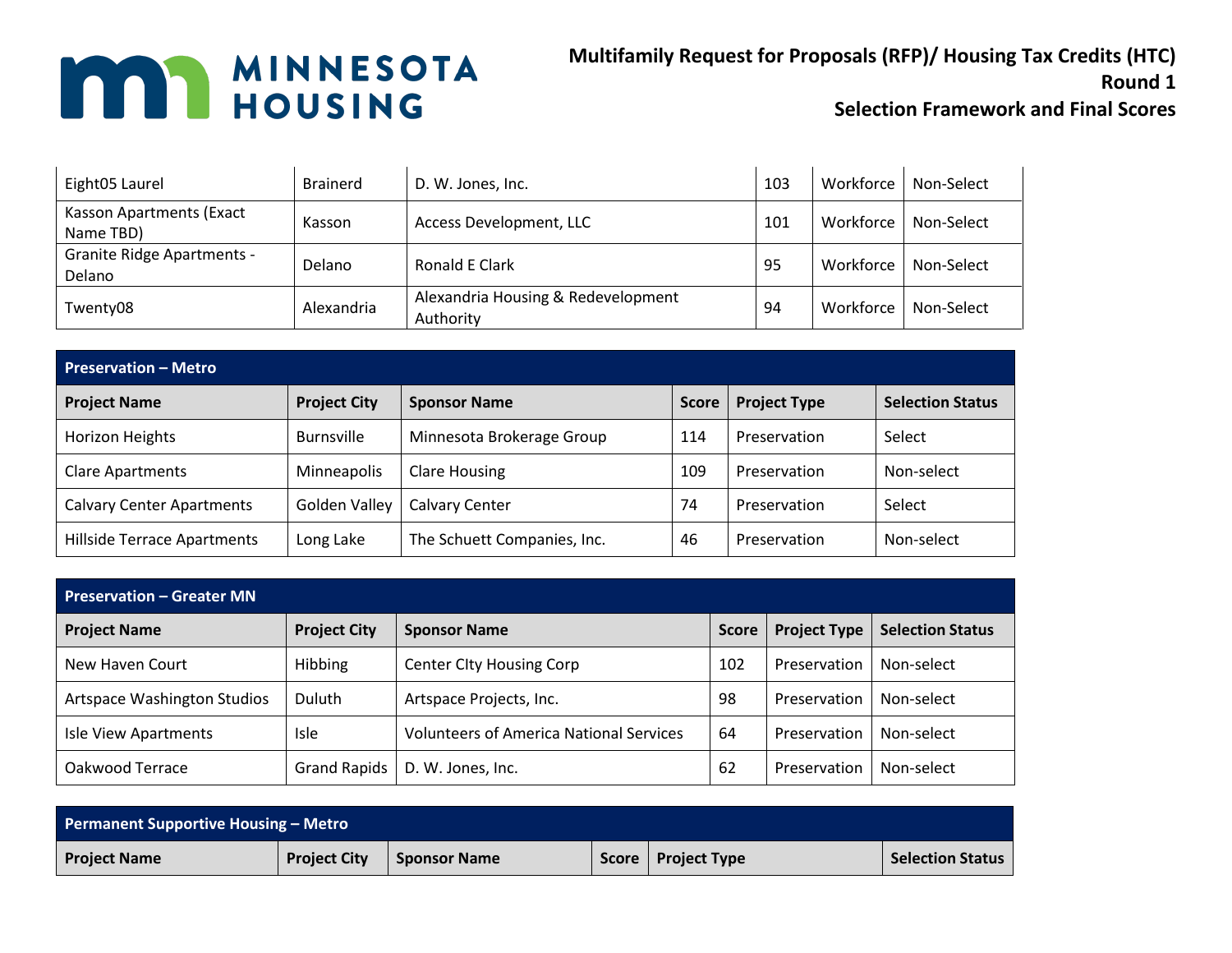#### **Multifamily Request for Proposals (RFP)/ Housing Tax Credits (HTC) Round 1**

| <b>Emerson Village</b>                             | Minneapolis | Beacon Interfaith<br><b>Housing Collaborative</b> | 147 | <b>Permanent Supportive Housing</b> | Select     |
|----------------------------------------------------|-------------|---------------------------------------------------|-----|-------------------------------------|------------|
| <b>Simpson Community Shelter</b><br>and Apartments | Minneapolis | Project for Pride in Living,<br>Inc.              | 145 | <b>Permanent Supportive Housing</b> | Select     |
| Kyle Garden Square                                 | Minneapolis | <b>Alliance Housing</b><br>Incorporated           | 135 | <b>Permanent Supportive Housing</b> | Select     |
| St. Stephen's Housing                              | Minneapolis | St. Stephen's Human<br><b>Services</b>            | 129 | <b>Permanent Supportive Housing</b> | Non-select |
| <b>Prairie Pointe Apartments</b>                   | Shakopee    | Beacon Interfaith Housing<br>Collaborative        | 128 | <b>Permanent Supportive Housing</b> | Non-select |
| Mary Hall                                          | Saint Paul  | Aeon                                              | 100 | <b>Permanent Supportive Housing</b> | Select     |

| <b>Senior - Metro</b>                           |                        |                                            |              |                        |                                   |  |
|-------------------------------------------------|------------------------|--------------------------------------------|--------------|------------------------|-----------------------------------|--|
| <b>Project Name</b>                             | Project<br><b>City</b> | <b>Sponsor Name</b>                        | <b>Score</b> | Project<br><b>Type</b> | <b>Selection</b><br><b>Status</b> |  |
| Treehouse                                       | Saint Paul             | Trellis Co                                 | 114          | Senior                 | Non-Select                        |  |
| Phalen Village                                  | Saint Paul             | Jay Weis & Erik Weis / MWF Properties, LLC | 102          | Senior                 | Select                            |  |
| Rogers Main Street Senior<br>Housing            | Rogers                 | Duffy Development Co                       | 99           | Senior                 | Select                            |  |
| Cornelia View                                   | Edina                  | Ecumen                                     | 90           | Senior                 | Non-Select                        |  |
| <b>Riverdale Station Senior</b><br><b>LIHTC</b> | Coon<br>Rapids         | Sherman Associates Development LLC         | 35           | Senior                 | Non-Select                        |  |

| <b>Senior - Greater MN</b>      |                        |                                                  |              |                        |                                   |
|---------------------------------|------------------------|--------------------------------------------------|--------------|------------------------|-----------------------------------|
| <b>Project Name</b>             | Project<br><b>City</b> | <b>Sponsor Name</b>                              | <b>Score</b> | Project<br><b>Type</b> | <b>Selection</b><br><b>Status</b> |
| Lewis Lofts                     | Mankato                | <b>Cohen-Esrey Affordable Partners</b>           | 106          | Senior                 | Select                            |
| <b>Big Lake Station- Senior</b> | <b>Big Lake</b>        | Aeon                                             | 105          | Senior                 | Select                            |
| Skyridge Flats                  | Duluth                 | Housing and Redevelopment Authority of<br>Duluth | 102          | Senior                 | Select                            |